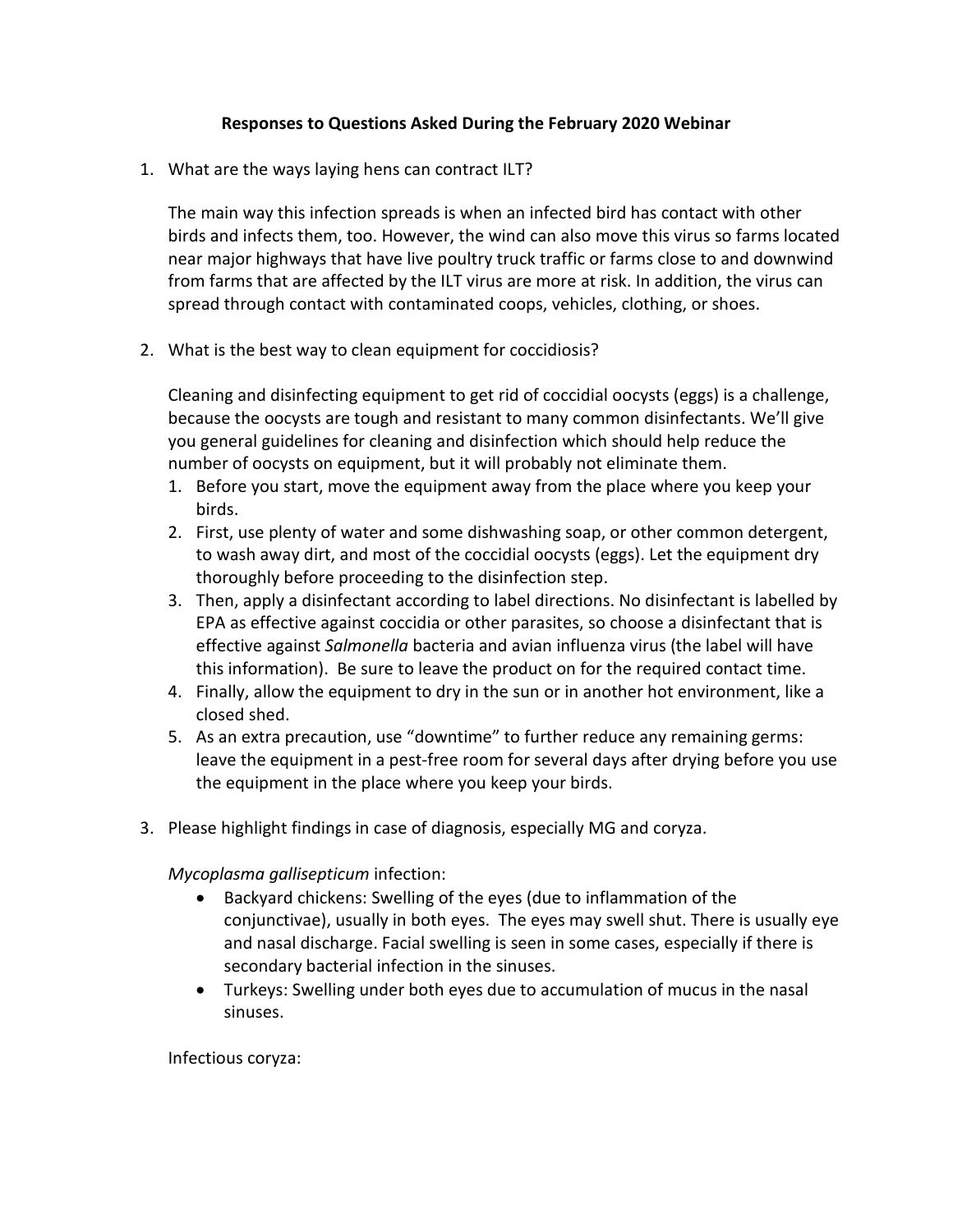You normally see swelling of the face on both sides under the eye due to accumulation of fluid under the skin of the face and as well as accumulation of mucus in the nasal sinuses. Swelling of the face can be so severe to cause closing of the eyes.

4. What is your recommendation if a backyard flock owner has a positive case of Marek's in his flock?

Two very important points to keep in mind about Marek's disease virus are:

- Chickens that develop Marek's disease are usually infected at a very young age (shortly after hatching), but don't show signs of their disease until they are much older (several months to several years of age)
- Marek's disease virus can survive in the environment for a very long time many months.

Knowing those two facts, you can control Marek's disease in a backyard flock by focusing on protecting young birds from exposure to the virus. You can do this by:

- 1. Promptly humanely euthanizing and appropriately disposing of any chicken that shows signs of Marek's disease, since they will not recover, and they will shed virus into the flock's environment during the course of their fatal illness.
- 2. Thoroughly clean and disinfect anything that you can, including coops, feeders, waterers, and other equipment to remove as much of the virus from the environment as possible.
- 3. Prevent new chicks from being exposed to the virus until they are at least 5 months of age, since they are most susceptible to Marek's disease when they are exposed to the virus at a young age. Here are some ways you can do this:
	- a. Don't allow hens to hatch and brood their own chicks.
	- b. Raise chicks in a separate location, such as a clean shed, that has never been used to house adult birds, and keep the adult birds away from this brooding area (at least 30 feet is a good rule of thumb for separation).
	- c. Or, don't bring in chicks as replacements. Only bring in chickens older than 5 months, preferably birds that have been vaccinated as chicks within 24 hours after hatching.
- 4. If possible, purchase chicks vaccinated against Marek's disease either in the egg or within 24 hours of hatching, or have chicks that you hatch vaccinated no later than 24 hours after hatching.

Unless you are willing to depopulate the flock and start over, you don't have many options, other than wait and watch, for managing the adult chickens that lived with a case of Marek's disease. Vaccination of adult birds is too late to be helpful, and a useful live bird test for Marek's disease doesn't exist yet.

5. Have any birds been diagnosed recently with vND that might have actually suffered from Marek's?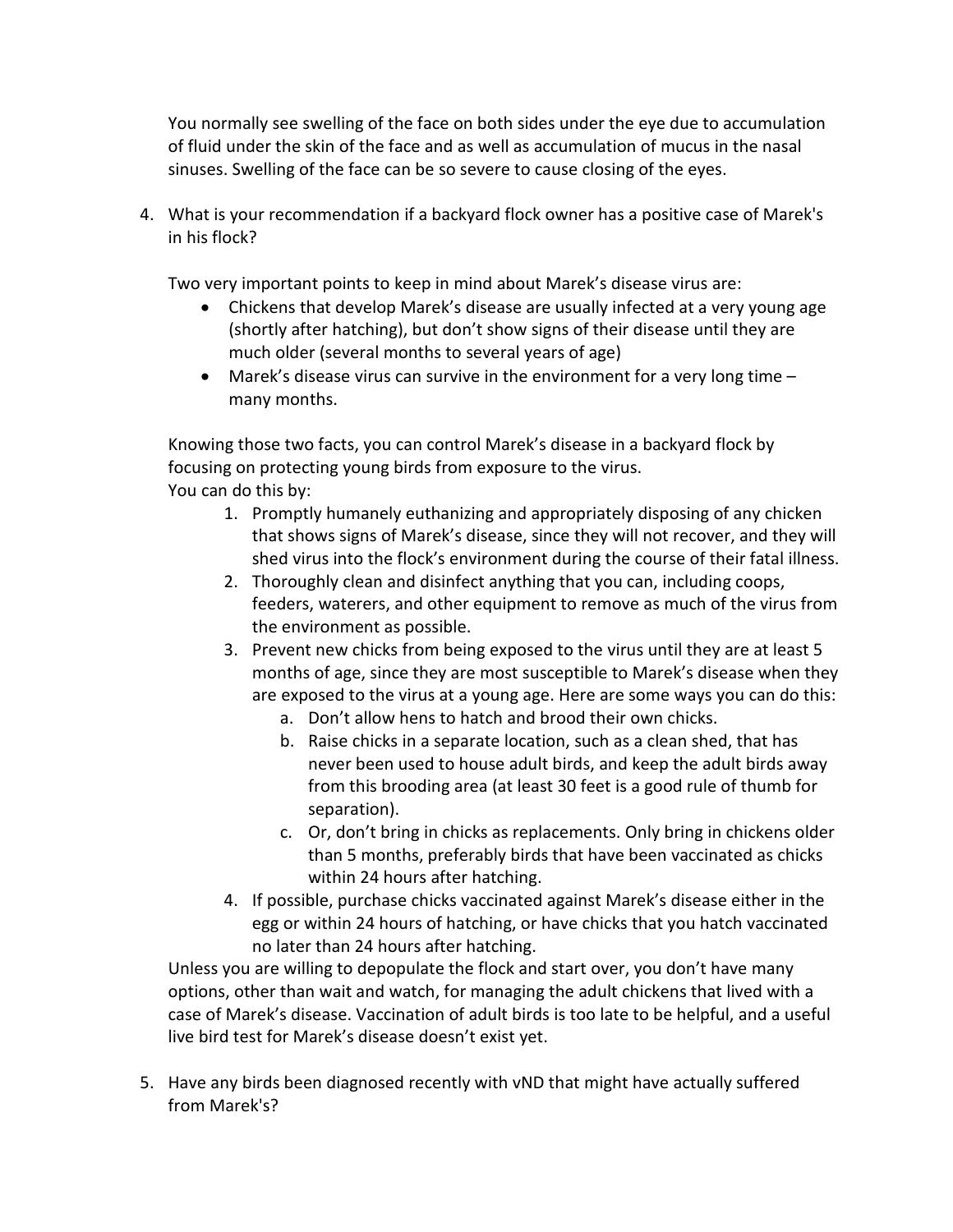In the U.S., birds are diagnosed with vND by identifying the vND virus with a PCR test on swabs from the bird's mouth or vent. We know with a high degree of certainly that a bird that tests positive for vND was actually infected with the vND virus. If your concern is that a Marek's disease case could be misdiagnosed as vND, that error would be very, very unlikely, because of the care taken confirm the vND diagnosis.

On the other hand, it's possible that a bird diagnosed with vND also suffered from Marek's disease at the same time, and besides being horribly unfortunate for the bird, a dual infection would make it difficult for anyone to tell which disease was contributing most to the poor bird's nervous system problems. Also, Marek's disease suppresses birds' immune systems, leaving them susceptible to infection with other poultry viruses, like Newcastle disease virus.

6. Do Marek vaccinated birds test positive on PCR and other testing or do they only test positive if they are actually infected with Marek's?

A vaccinated bird will test positive for Marek's disease virus on PCR. This is because the vaccine includes a version of the virus that replicates in the feather follicle epithelial cells and is shed into the environment.

7. Veterinarian help would be great in managing disease, but what do you do when you don't have any resources? None of our livestock vets treat poultry, and our county extension doesn't have any poultry contacts.

Online resources may be valuable, but it is good to be cautious about the source as blog/public information sites may contain misinformation. Including 'university extension', 'USDA', or 'department of agriculture' in your search terms can help ensure you are getting the most reliable information.

Ultimately, having a veterinarian that is willing to see poultry would be a valuable resource. Local university veterinary schools or agriculture departments may be able to point you to poultry veterinarians.

8. Is giving the vaccine for Marek's as an adult a good plan? Do most producers give this vaccine to their chicks that end up being sold at stores like tractor supply? I have a small backyard flock (5 ladies, no roosters) and would like to help prevent anything.

Unfortunately, vaccinating adult birds against Marek's disease is rarely helpful, since birds that develop signs of Marek's disease were almost always infected as chicks. Although Marek's vaccination for adult birds isn't helpful, it won't harm them.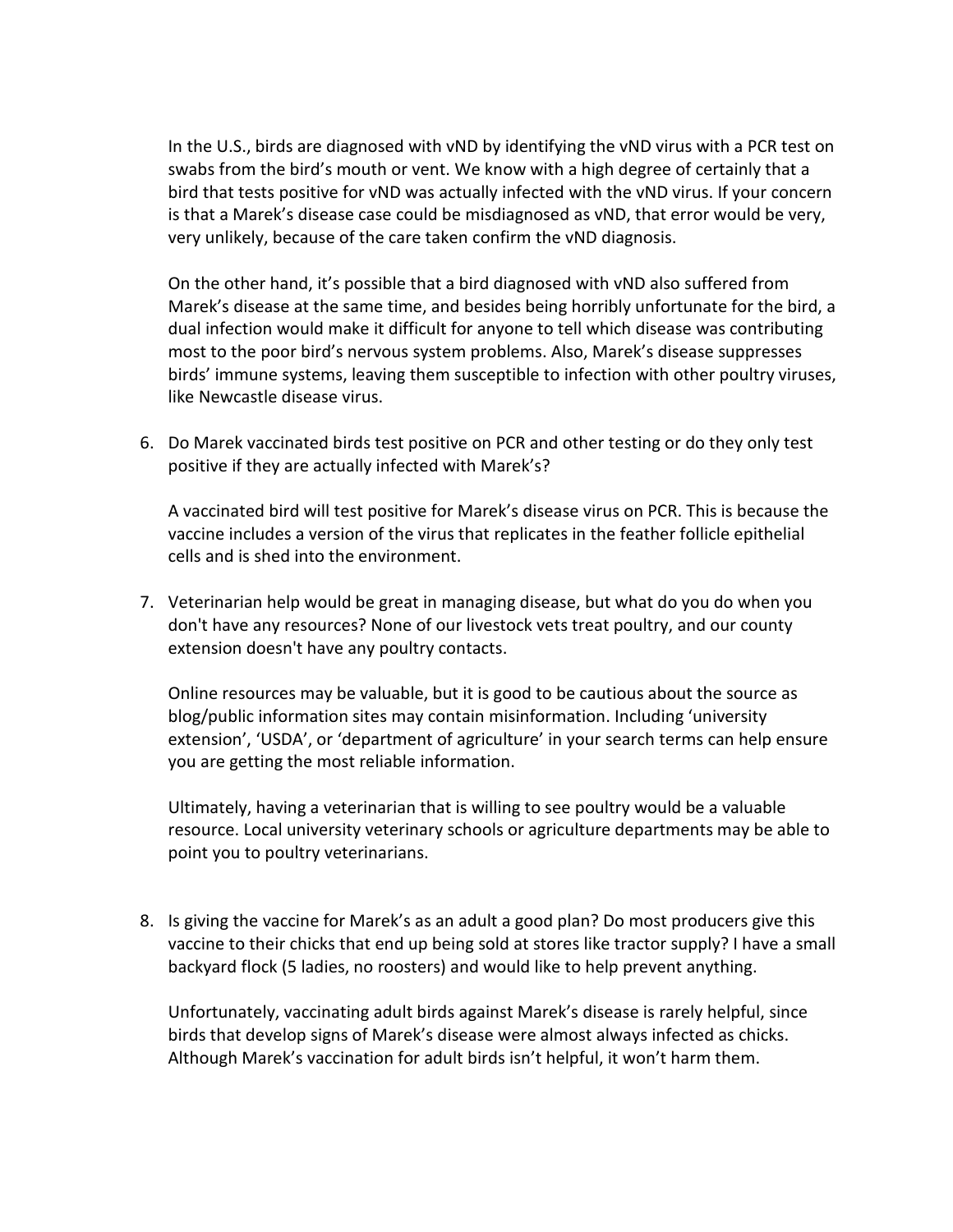Many hatcheries offer Marek's disease vaccination to their customers who purchase mail-order chicks, and we recommend that you opt for this service if it's available. Feed and pet stores might not request Marek's disease vaccination for the chicks they purchase for resale to the public. Ask the store, and if they don't purchase vaccinated chicks from the hatchery, request them to order chicks that have had Marek's vaccination. They may decide to routinely purchase Marek's vaccinated chicks if enough customers ask for it.

9. Will there be any parasite portions to this webinar?

We will not cover parasitic diseases other than coccidiosis in this webinar, but we'll keep your question in mind as a topic of interest when we plan future webinars.

10. How do you know if your flock has a disease when you have 100+ chickens?

Often changes in the flock – such as behavior, egg production, food and water consumption etc. – can be a good indicator something could be wrong. Individual sick birds should be examined by a veterinarian to determine the cause and see if the problem could affect the rest of the flock. Some veterinarians may also provide routine flock health evaluations. If you have dead birds, they also can be a source of valuable information. Your state diagnostic laboratory may be able to help determine cause of death and whether the flock can be at risk.

11. Wild birds and insects, well established vectors for viruses such as AI, frequently come into contact with feed ingredients and finished feeds. Should feed protection be part of an integrated biosecurity program?

Yes! Preventing feed contamination is Principle #12 of the [14 NPIP Biosecurity](https://www.poultryimprovement.org/documents/StandardE-BiosecurityPrinciples.pdf)  [Principles.](https://www.poultryimprovement.org/documents/StandardE-BiosecurityPrinciples.pdf) Feed, feed ingredients, bedding, and litter should be delivered, stored and maintained in a manner that limits exposure to and contamination by wild birds, rodents, insects, and other animals. Feed spills should be cleaned up and disposed in a timely fashion.

12. Would you recommend someone ordering the Marek's vaccine with chicks that they get from the hatchery? For the many folks that get chicks directly through the mail, would this be a helpful recommendation?

When ordering/buying chicks, we recommend you determine what Marek's vaccinations they are receiving. Asking how the vaccines are stored may be helpful as well. The best vaccines for Marek's require specialized storage (liquid nitrogen), but here are some good vaccines that can be just stored at room temperature. Especially if you have had problems with Marek's disease in the past, it is strongly recommended to get birds that have been vaccinated within 24 hours after hatching.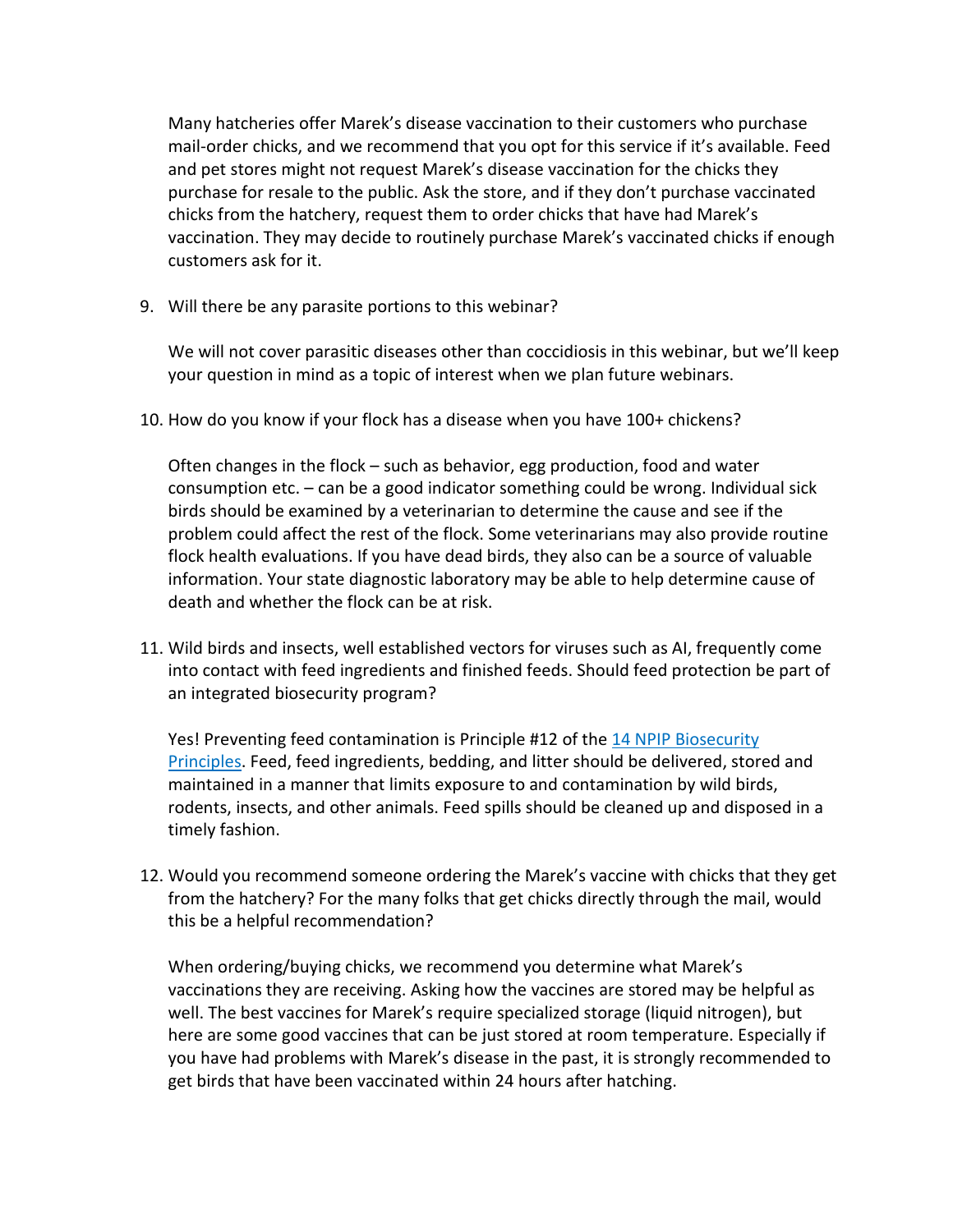13. What are your thoughts about the coccidiosis vaccine? Does it work/is it worth doing? How should it be given?

Unless coccidia is causing clinical disease in your flock, it is not recommended to give a coccidia vaccine to backyard/independent poultry. The vaccine is challenging to use appropriately, and ideally would be given with veterinary oversight. It is also important to remember that exposure to coccidia is not necessarily bad, unless it is a very high dose or the animals are immunocompromised by other factors. Exposure at a young age to low doses helps the birds develop an immune response that will protect them later in life.

It is recommended to keep the environment relatively clean and dry to minimize the amount of coccidia in the environment. Watch your birds for clinical signs such as diarrhea, blood in droppings, weight loss, depression. If you are concerned your birds may be sick from a coccidial infection, consult your veterinarian to get an accurate diagnosis and discuss potential treatment/prevention options.

14. Is there any evidence that giving probiotics can help prevent or treat coccidiosis?

Probiotic supplementation, either in the feed or drinking water, can help prevent and control coccidiosis, especially when combined with coccidiosis vaccine.

Probiotics don't appear to be as effective as anticoccidial medications in treating chickens that are already sick with coccidiosis.

15. Does the Marek's vaccine need to be done in the first 24 hours because the bird's response to the vaccine changes after 24 hours, or because the bird is likely to get infected before the vaccine takes effect?

The bird is likely to get infected before the vaccine takes effect. The vaccine must be given about a week before the chick is exposed to the virus, in order for the chick to develop immunity and be protected from the virus.

In an environment contaminated with Marek's disease virus, chicks can be exposed to the virus immediately after they hatch. So, chicks need to be vaccinated as soon as possible after hatching, and even 24 hours after hatching might be too late for chicks that hatch into a virus-contaminated environment. Keeping your brooder area very clean will be helpful to reduce the risk that your chicks will be exposed to the virus while the vaccine is doing its job.

By the way, many commercial hatcheries now use an *in ovo* (in-the-egg) delivery system to administer the vaccine to embryonated eggs 3 days before hatch, allowing for protection of chicks at an earlier age. Unfortunately, backyard flocks rarely have access to this delivery system.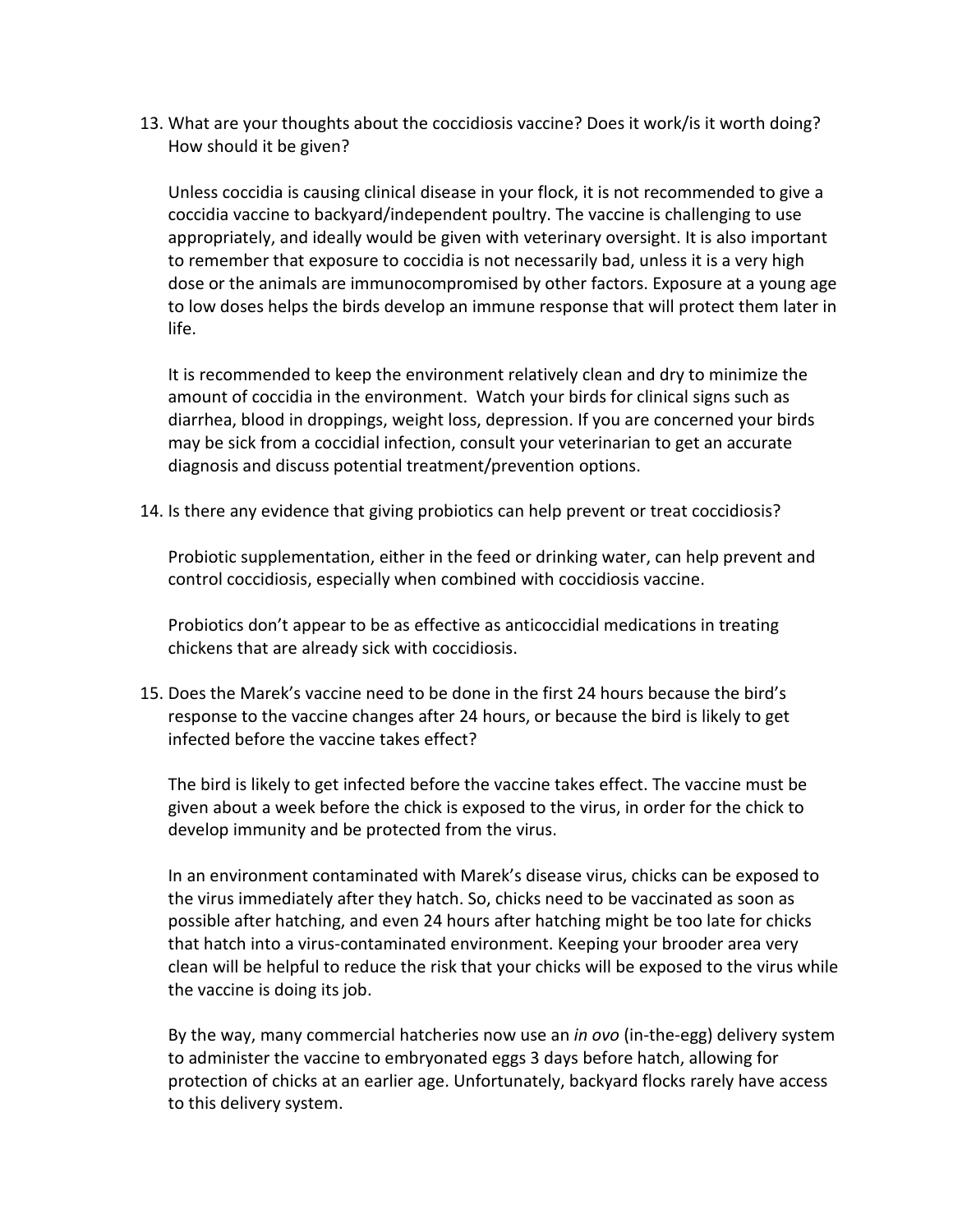16. What is the withdrawal period, after giving medications, for eating eggs?

Most medications have not been tested to determine a withdrawal period in eggs, and therefore are not recommended for use in backyard poultry that produce eggs for human consumption. If there is research on withdrawal periods, those withdrawal times will be listed on the medication prescribed by the veterinarian or will be provided by the veterinarian. Your veterinarian can work with the Food Animal Residue Avoidance Databank or FARAD [\(www.farad.org\)](http://www.farad.org/) to determine if withdrawal times are available for specific medications.

17. Do you have any guidance for flocks comprised only of turkeys (no chickens)?

The same biosecurity principles and good flock management practices apply to turkey flocks. No routine vaccinations are recommended for healthy backyard turkey flocks, since Marek's disease is not a significant problem for turkeys.

We highly recommend keeping turkeys away from chickens or places where chickens have been raised in the recent past, since turkeys are extremely susceptible to blackhead disease that chickens can harbor.

18. Do birds only carry Salmonella silently or can they get sick as well?

Birds that carry *Salmonella* spp. in the intestine do not get sick. The infection is asymptomatic (silent), but infected birds shed *Salmonella* in the droppings and contaminate the environment.

19. Is the NPIP serum available in Ohio? What is required to be tested for NPIP certification?

Contact your state's Official State Agent directly to find out about your specific state's program. You can find your state agent by going to the following website and clicking on your state. The agent(s) contact information should be at the top [\(http://www.poultryimprovement.org/statesContent.cfm\)](http://www.poultryimprovement.org/statesContent.cfm). We recommend discussing NPIP testing requirements with your specific state agent before getting testing supplies or collecting samples.

20. What if I am ordering young birds from one place and they come into the flock piecemeal throughout one month? I'm getting a couple one weekend and another group the next weekend, for three weekends in a row.

Think of all of the birds that you bring in from one place as one quarantine group. Each weekend, put the new birds into the same quarantine area that is separated from your existing birds by at least 30 feet. Confine all of the new birds in the single quarantine area until the last group has been in quarantine for at least 30 days. If all the birds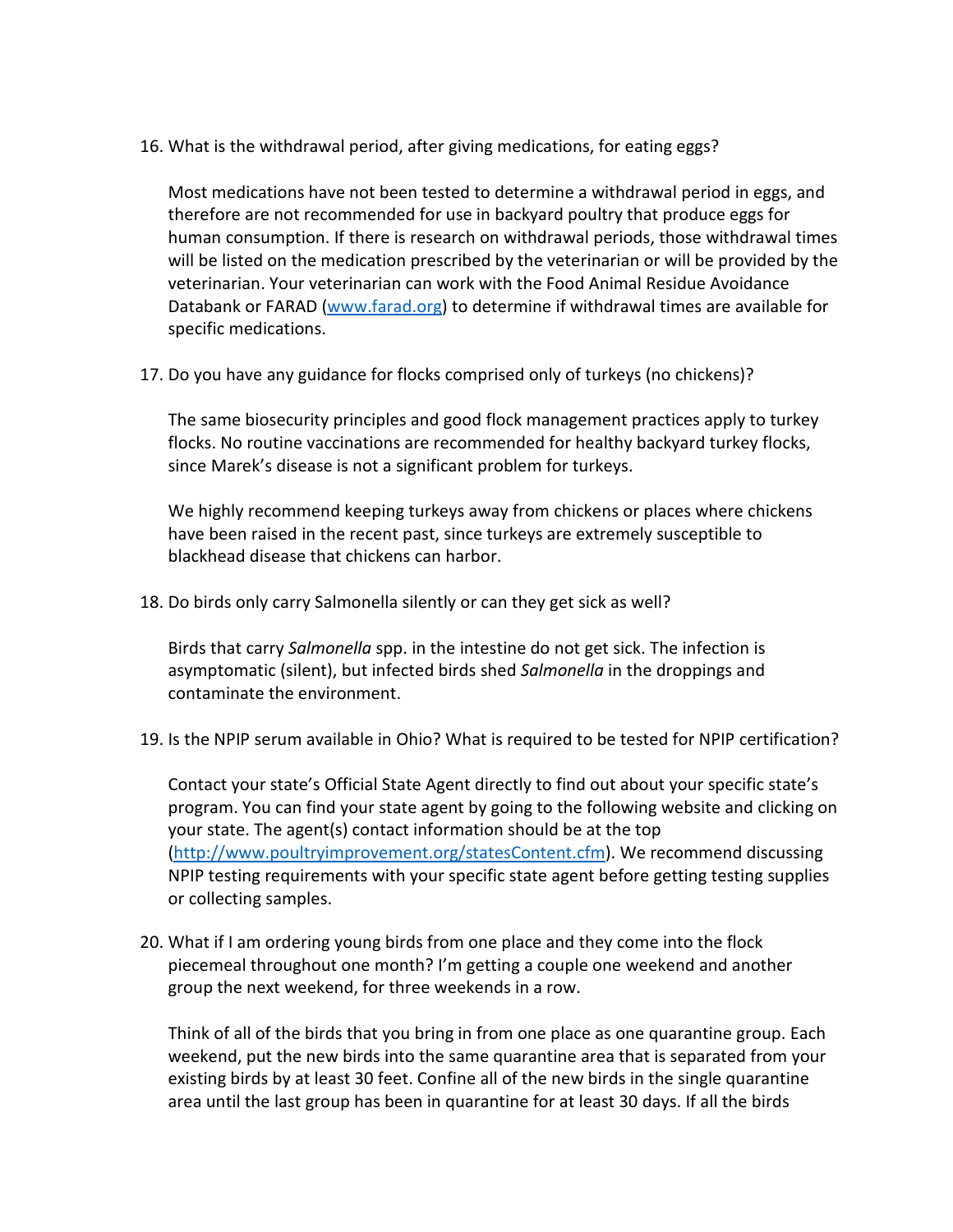remain healthy during that time, you could introduce them to your existing flock. If a quarantined bird becomes sick or dies during the quarantine period, take the bird to the closest veterinary diagnostic lab, or contact your veterinarian, to try to determine what the problem is and whether it can affect your other birds.

21. What about those who free-range their birds? Is that actually not recommended?

Poultry that have access to the outdoors are able to express their full range of natural behaviors, such as foraging and dust bathing, and people appreciate the qualities of free-range eggs and meat. However, the lifestyle has drawbacks: free-range flocks face the daily risk of bird death by predation, and the introduction of germs (such as avian influenza or *Salmonella* bacteria) carried by wildlife. Damage caused by predation and infectious disease are two big reasons that modern commercial poultry production has mostly moved indoors.

However, the risks can be well-managed by flock keepers who accept the free-range tradeoffs, through extreme attention to detail about providing and maintaining predator-resistant fencing and housing, installing overhead netting and other devices to deter wild birds from commingling with poultry, and preventing wild birds and rodents from accessing feed and water intended for poultry.

Talk with flock keepers who have successfully managed free-range poultry to see if you are up for the challenges and that lifestyle is a fit for you and your birds.

22. What do you recommend for bait stations to prevent predators (raptors, etc.) from becoming sick by eating treated rodents?

Non-target predators, including raptors, can be poisoned by rodenticide bait directly, by ingesting the bait, or indirectly, by consuming prey that has ingested the bait.

Professional pest control companies can set up and maintain bait stations properly for you. If you are doing it yourself, and you are using poison bait to control rodents, you must follow the label directions. Bait stations must be tamper-proof, so that they are weather-resistant, strong enough to keep out children and animals larger than rodents, lockable, and capable of being anchored so that bait can't be shaken out.

Rodenticides with high secondary poisoning risks to birds such as hawks and owls are anticoagulant rodenticides, most commonly difethialone, brodifacoum, and possibly bromadiolone. Using non-anticoagulant rodenticides such as bromethalin, cholecalciferol, or zinc phosphide may reduce the risk of poisoning of non-target predator species.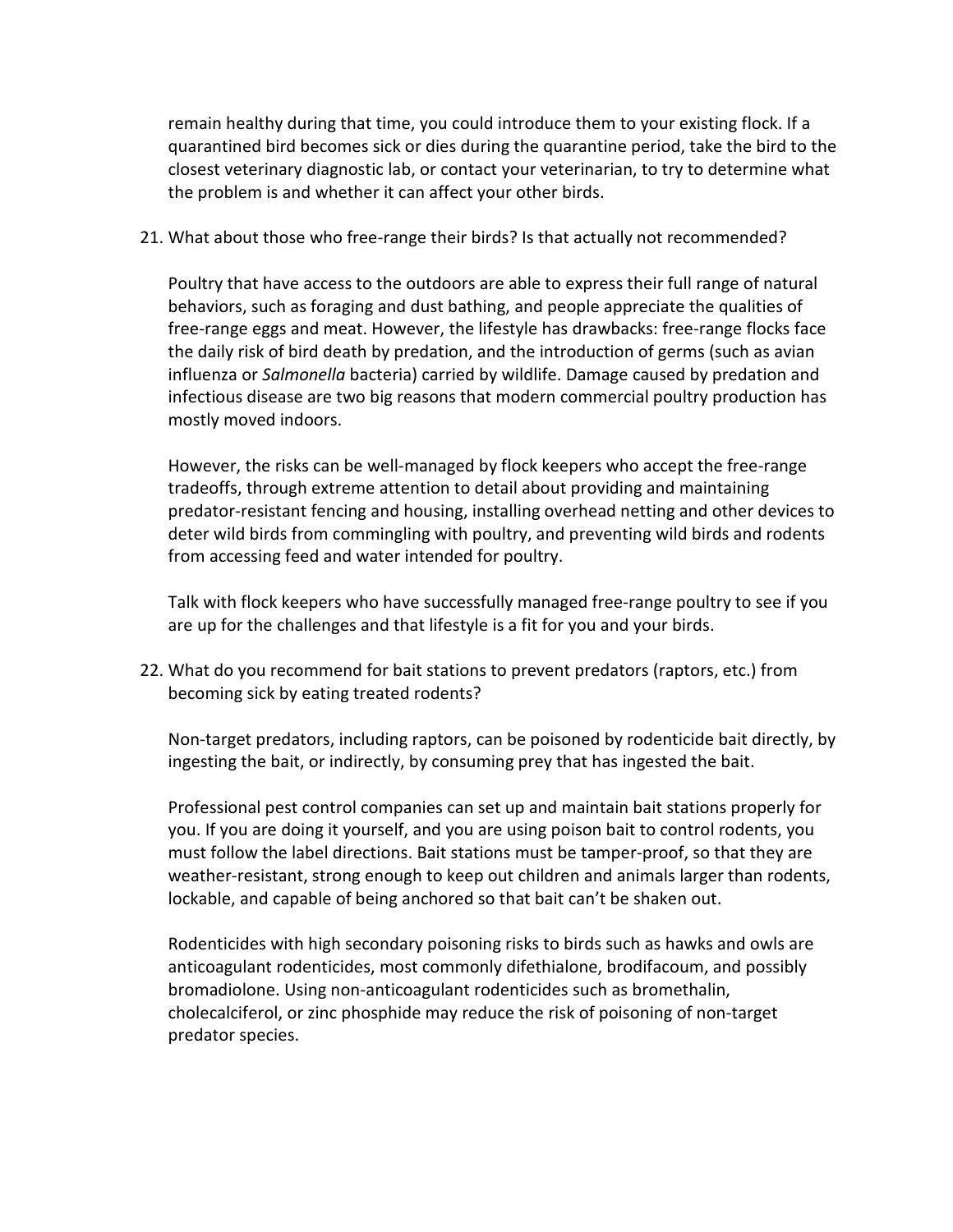23. What is the best way to clean a coop to help with disease prevention in mind? Do you use bleach, H2O2, white vinegar, a commercial product? How often should this decontamination procedure be performed? Every cleaning? Weekly? Monthly?

Cleaning of coops is a very personalized process. There is not a one-size-fits-all protocol. A lot has to do with the number of birds in the environment, space available, and other environmental/management conditions. If you have access to a university extension agent or veterinarian, they can help guide you for your specific conditions. It is important to have clean waterers and feeders and to avoid using any products that create residues when cleaning your equipment. Scraping up layered fecal material, changing bedding, or moving a coop can help with basic sanitation.

24. in Arizona we do not have a poultry vet or lab that participates in NPIP. Where do I go?

Contact your state's Official State Agent to find out how they recommend you complete NPIP testing and what labs they recommend or require. You can find your state agent by going to the following website and clicking on your state. The agent(s) contact information should be at the top.

[\(http://www.poultryimprovement.org/statesContent.cfm\)](http://www.poultryimprovement.org/statesContent.cfm). Your state NPIP agent or local university with a veterinary school or agricultural department may be able to help you find a local veterinarian that sees poultry.

25. What are the signs of *Mycoplasma synoviae (MS)* in layer birds?

Infection of the upper respiratory tract is usually silent, meaning that birds usually carry *Mycoplasma synoviae* in the upper respiratory tract without showing symptoms. However, a mild and temporary drop in egg production may occur.

26. Where can veterinarians interested in poultry find information on reportable diseases? How to conduct a report, where to find guidelines?

Reportable diseases can be different for every state. Contact your state veterinarian's office to determine what diseases are reportable in your state and the reporting specific requirements.

27. When Marek's comes, can we do the vaccine during the disease or production in later stage?

Unfortunately, vaccinating adult birds against Marek's disease is rarely helpful, since birds that develop signs of Marek's disease were almost always infected as chicks. Although Marek's vaccination for adult birds isn't helpful, it won't harm them.

Many hatcheries offer Marek's disease vaccination to their customers who purchase mail-order chicks, and we recommend that you opt for this service if it's available. Feed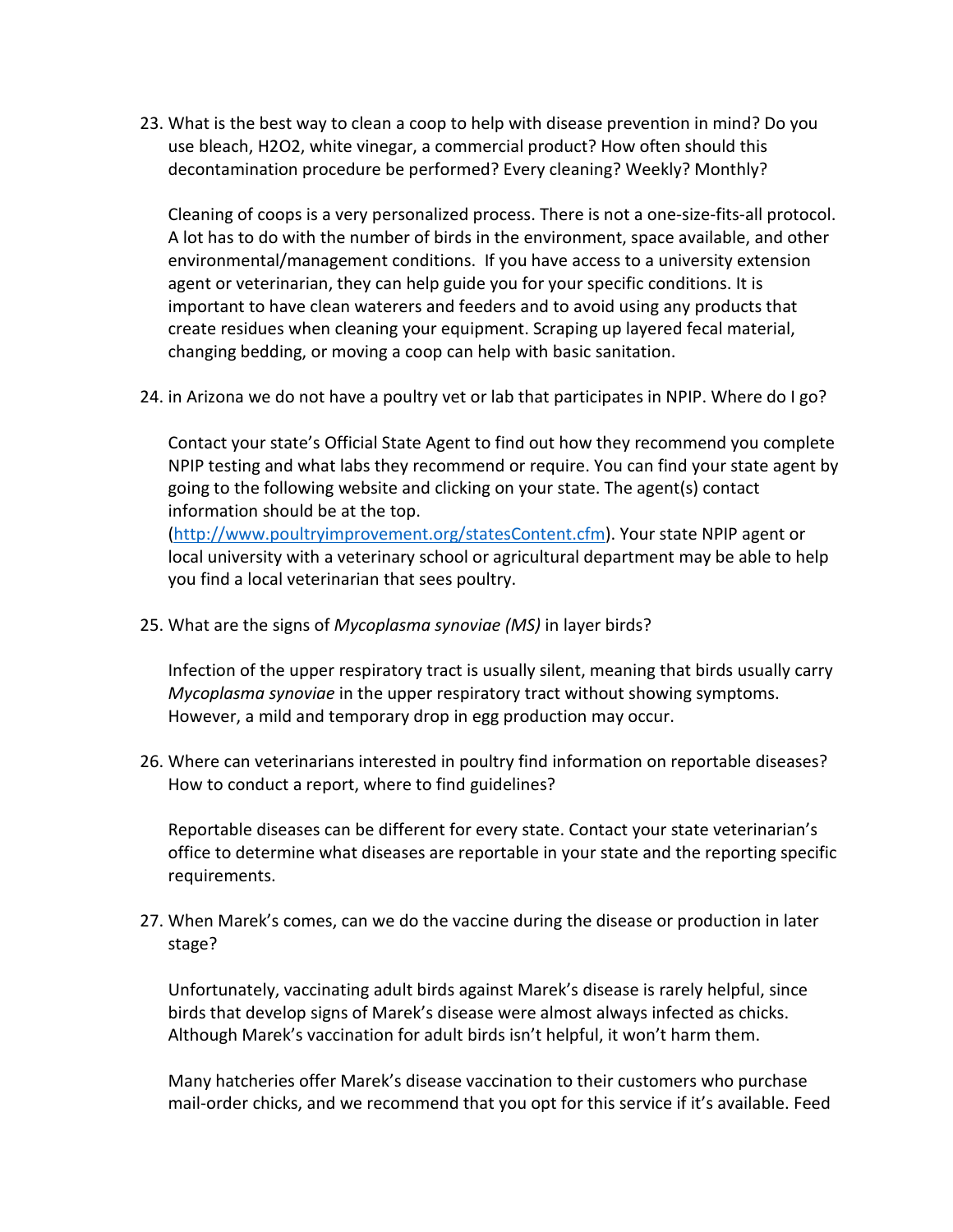and pet stores might not request Marek's disease vaccination for the chicks they purchase for resale to the public. Ask the store, and if they don't purchase vaccinated chicks from the hatchery, request them to order chicks that have had Marek's vaccination. They may decide to routinely purchase Marek's vaccinated chicks if enough customers ask for it.

28. How do you recommend fair cage set-up be handled for poultry?

Cage set up at fairs is very tricky, although it is very simple. Most fairs do not allow for space for the birds to distance from other birds, so it is possible diseases could spread across birds coming to the fair. It is essential to set up a strict quarantine for any birds coming back from a fair, and to practice strict biosecurity between quarantined birds and other birds on your property (that were not at the fair).

In fair settings, it would be good to have the ability to separate birds that may show aggression towards neighboring birds. Airflow in the space at fairgrounds can also be tricky – provide fresh air into the facility without exposure to adverse temperatures or unavoidable sun exposure whenever possible.

29. Do you have recommendations to boost chickens' immune systems, especially during stressful times such as severe cold/high heat temperatures? In the winter I periodically (when severe cold temps) give warm pumpkin or squash to increase Vitamin A intake.

Probiotics, either in the feed or in the drinking water, can be helpful to support birds' gut health and immune system during stressful times.

Forage treats can also support immune system health and general welfare by reducing social stress. Introduction of new birds, established groups being mixed up, or boredom can cause hens to fight. Flock aggression can be so severe that the behavior leads to vent pecking, feather pecking, and even cannibalism. Forage treats, like a whole smashed pumpkin or squash that you suggest, are excellent ways to keep hens busy. Let them joyously tear apart discarded vegetables: rind, seeds, and all. Other treats for plenty of scratching, pecking, and hunting enjoyment are straw bales, a bundle of leafy greens suspended on a string, or a commercially prepared "peck block" intended for poultry.

30. What if a diagnostic laboratory diagnosed ILT in my laying hens? Do I dispose of them and start over or just stay away from any other flocks?

It depends on the relationship and use you have with your flock. ILT is mostly a chicken disease and does not affect people, but people can carry the virus from flock to flock inadvertently.